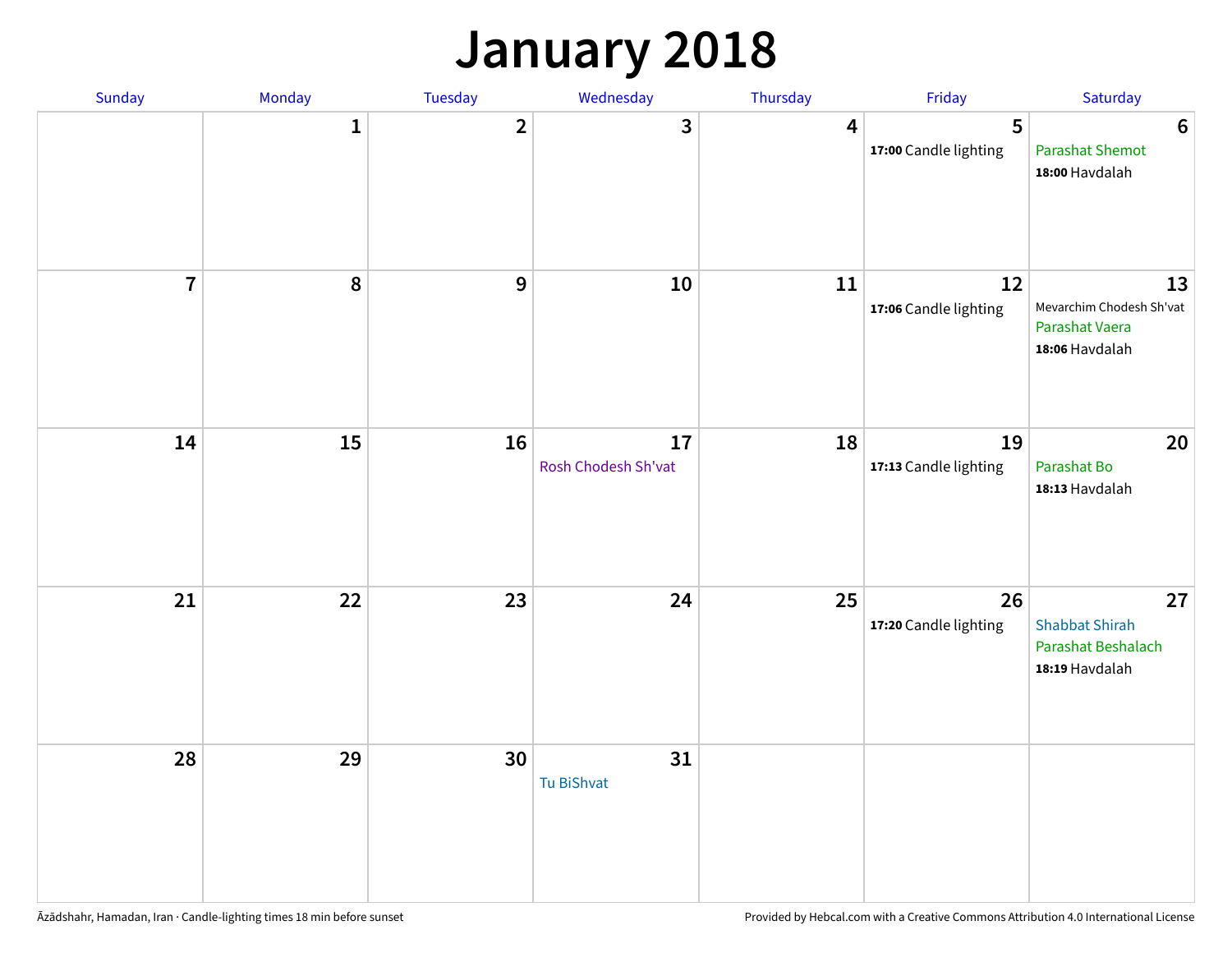# **February 2018**

| Sunday | Monday | Tuesday         | Wednesday                                                                                | Thursday                | Friday                                           | Saturday                                                                                        |
|--------|--------|-----------------|------------------------------------------------------------------------------------------|-------------------------|--------------------------------------------------|-------------------------------------------------------------------------------------------------|
|        |        |                 |                                                                                          | $\mathbf{1}$            | $\overline{2}$<br>17:27 Candle lighting          | $\mathbf{3}$<br>Parashat Yitro<br>18:26 Havdalah                                                |
| 4      | 5      | $6\phantom{1}6$ | $\overline{7}$                                                                           | 8                       | $\overline{9}$<br>17:34 Candle lighting          | 10<br><b>Shabbat Shekalim</b><br>Mevarchim Chodesh Adar<br>Parashat Mishpatim<br>18:32 Havdalah |
| 11     | 12     | 13              | 14                                                                                       | 15<br>Rosh Chodesh Adar | 16<br>Rosh Chodesh Adar<br>17:41 Candle lighting | 17<br>Parashat Terumah<br>18:38 Havdalah                                                        |
| 18     | 19     | 20              | 21                                                                                       | 22                      | 23<br>17:47 Candle lighting                      | 24<br><b>Shabbat Zachor</b><br>Parashat Tetzaveh<br>18:45 Havdalah                              |
| 25     | 26     | 27              | 28<br>05:32 Fast begins<br><b>Ta'anit Esther</b><br>18:41 Fast ends<br><b>Erev Purim</b> |                         |                                                  |                                                                                                 |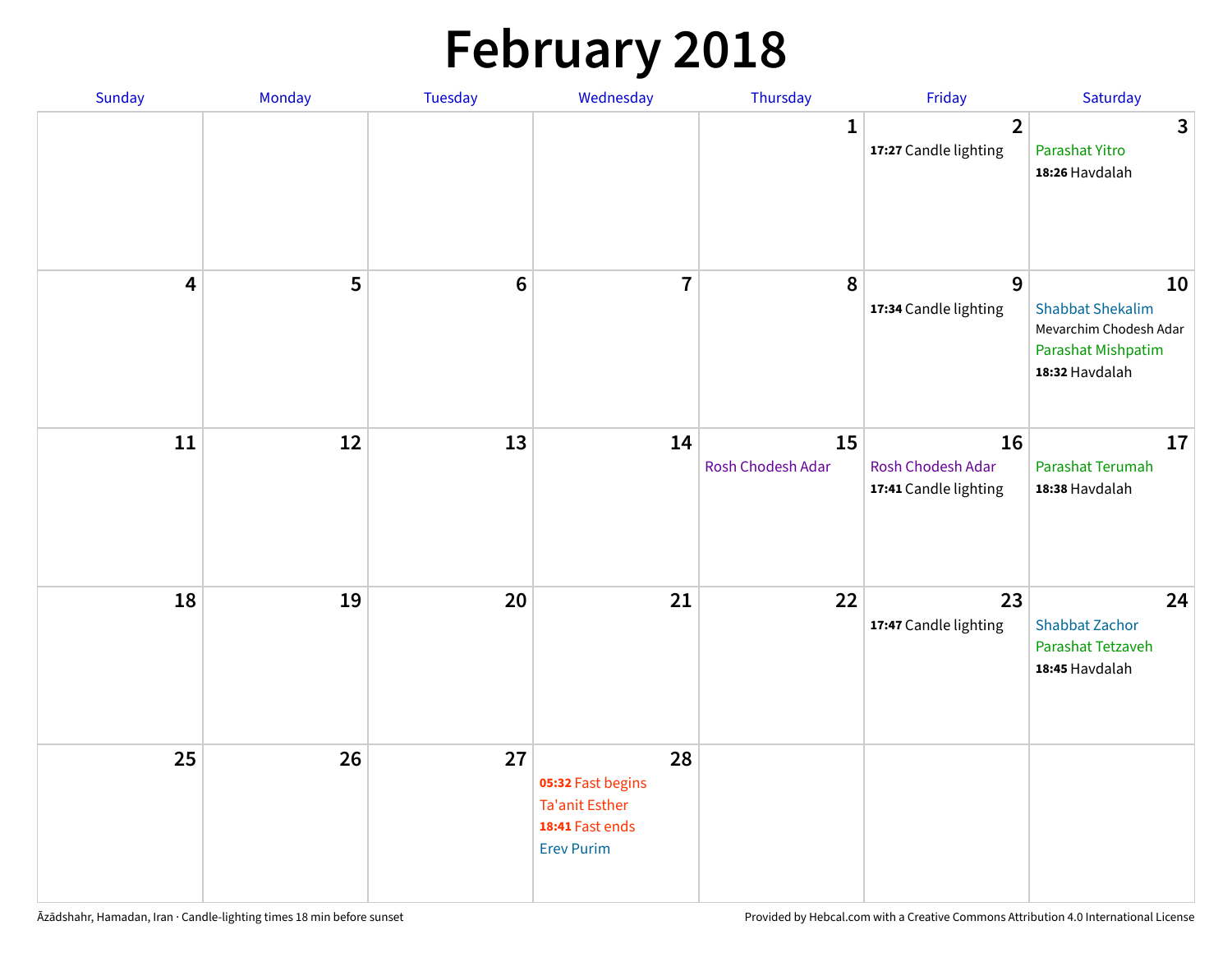### **March 2018**

| Sunday | Monday                       | <b>Tuesday</b> | Wednesday      | Thursday              | Friday                                                                                            | Saturday                                                                                             |
|--------|------------------------------|----------------|----------------|-----------------------|---------------------------------------------------------------------------------------------------|------------------------------------------------------------------------------------------------------|
|        |                              |                |                | $\mathbf{1}$<br>Purim | $\overline{2}$<br><b>Shushan Purim</b><br>17:54 Candle lighting                                   | 3<br>Parashat Ki Tisa<br>18:51 Havdalah                                                              |
|        | 5<br>$\overline{\mathbf{4}}$ | $\bf 6$        | $\overline{7}$ | 8                     | 9<br>18:00 Candle lighting                                                                        | 10<br><b>Shabbat Parah</b><br>Mevarchim Chodesh Nisan<br>Parashat Vayakhel-Pekudei<br>18:56 Havdalah |
|        | 11<br>12                     | 13             | 14             | 15                    | 16<br>18:05 Candle lighting                                                                       | 17<br><b>Shabbat HaChodesh</b><br><b>Rosh Chodesh Nisan</b><br>Parashat Vayikra<br>19:02 Havdalah    |
|        | 18<br>19                     | 20             | 21             | 22                    | 23<br>19:11 Candle lighting                                                                       | 24<br><b>Shabbat HaGadol</b><br>Parashat Tzav<br>20:08 Havdalah                                      |
|        | 25<br>26<br>Yom HaAliyah     | 27             | 28             | 29                    | 30<br>05:50 Fast begins<br><b>Ta'anit Bechorot</b><br><b>Erev Pesach</b><br>19:17 Candle lighting | 31<br>Pesach I<br>20:14 Candle lighting                                                              |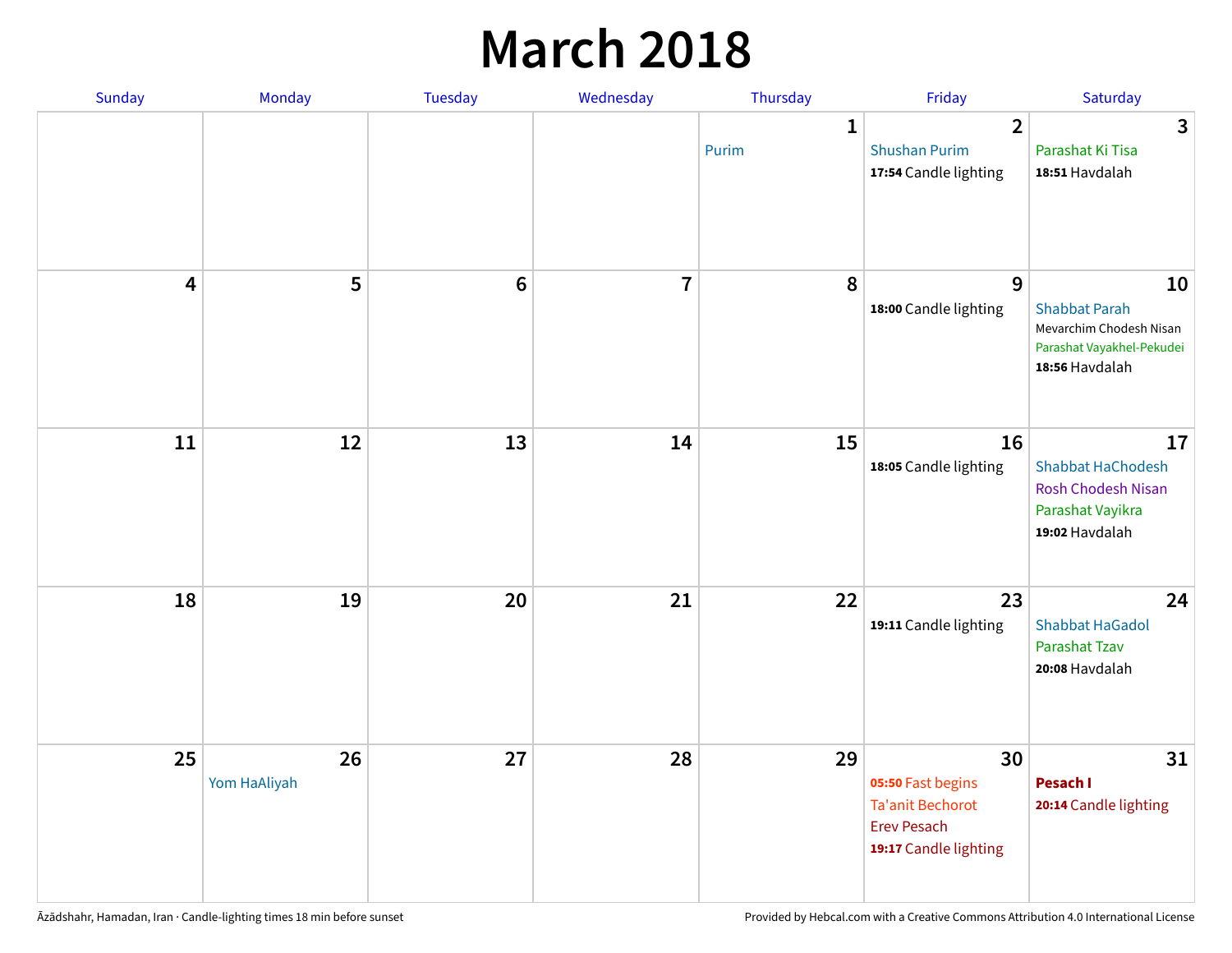# **April 2018**

| <b>Sunday</b>                           | Monday                              | <b>Tuesday</b>                              | Wednesday                           | Thursday                                       | Friday                                                        | Saturday                                                           |
|-----------------------------------------|-------------------------------------|---------------------------------------------|-------------------------------------|------------------------------------------------|---------------------------------------------------------------|--------------------------------------------------------------------|
| 1<br><b>Pesach II</b><br>20:15 Havdalah | $\overline{2}$<br>Pesach III (CH"M) | $\overline{\mathbf{3}}$<br>Pesach IV (CH"M) | $\boldsymbol{4}$<br>Pesach V (CH"M) | 5<br>Pesach VI (CH"M)<br>19:21 Candle lighting | $6\phantom{1}6$<br><b>Pesach VII</b><br>19:22 Candle lighting | $\mathbf 7$<br><b>Pesach VIII</b><br>20:20 Havdalah                |
| 8                                       | $9\,$                               | 10                                          | 11                                  | 12<br>Yom HaShoah                              | 13<br>19:28 Candle lighting                                   | 14<br>Mevarchim Chodesh Iyyar<br>Parashat Shmini<br>20:26 Havdalah |
| 15<br>Rosh Chodesh Iyyar                | 16<br>Rosh Chodesh Iyyar            | 17                                          | 18<br>Yom HaZikaron                 | 19<br>Yom HaAtzma'ut                           | 20<br>19:33 Candle lighting                                   | 21<br>Parashat Tazria-Metzora<br>20:32 Havdalah                    |
| 22                                      | 23                                  | 24                                          | 25                                  | 26                                             | 27<br>19:39 Candle lighting                                   | 28<br>Parashat Achrei Mot-Kedoshim<br>20:38 Havdalah               |
| 29<br><b>Pesach Sheni</b>               | 30                                  |                                             |                                     |                                                |                                                               |                                                                    |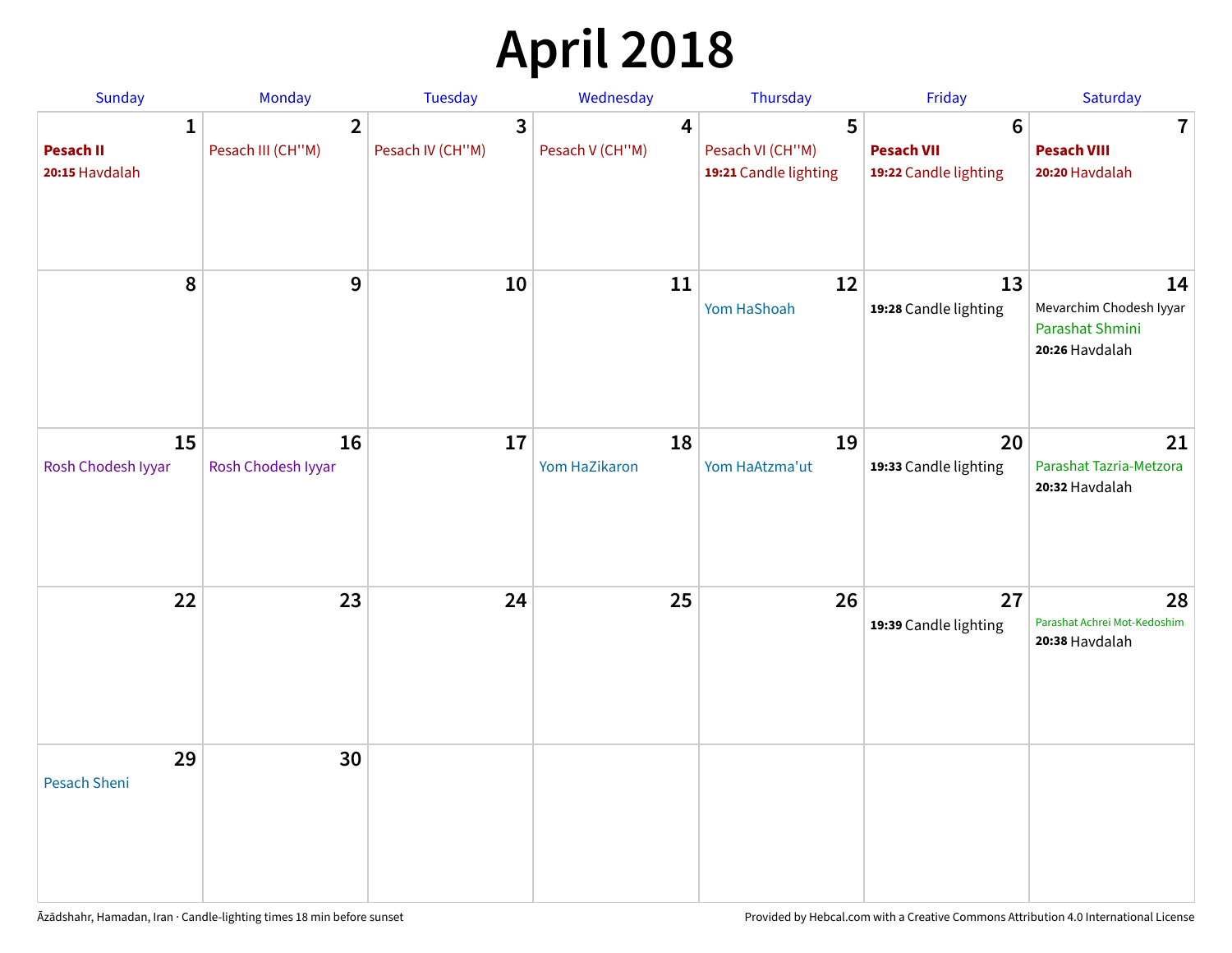### **May 2018**

| Sunday                                          | Monday                                    | Tuesday                  | Wednesday      | Thursday        | Friday                      | Saturday                                                                     |
|-------------------------------------------------|-------------------------------------------|--------------------------|----------------|-----------------|-----------------------------|------------------------------------------------------------------------------|
|                                                 |                                           | $\mathbf{1}$             | $\overline{2}$ | 3<br>Lag BaOmer | 4<br>19:45 Candle lighting  | 5<br><b>Parashat Emor</b><br>20:45 Havdalah                                  |
| $6\phantom{a}$                                  | $\overline{7}$                            | $\pmb{8}$                | 9              | 10              | 11<br>19:50 Candle lighting | 12<br>Mevarchim Chodesh Sivan<br>Parashat Behar-Bechukotai<br>20:51 Havdalah |
| 13<br>Yom Yerushalayim                          | 14                                        | 15<br>Rosh Chodesh Sivan | 16             | 17              | 18<br>19:56 Candle lighting | 19<br><b>Erev Shavuot</b><br>Parashat Bamidbar<br>20:57 Candle lighting      |
| 20<br><b>Shavuot I</b><br>20:58 Candle lighting | 21<br><b>Shavuot II</b><br>20:59 Havdalah | 22                       | 23             | 24              | 25<br>20:01 Candle lighting | 26<br><b>Parashat Nasso</b><br>21:03 Havdalah                                |
| 27                                              | 28                                        | 29                       | 30             | 31              |                             |                                                                              |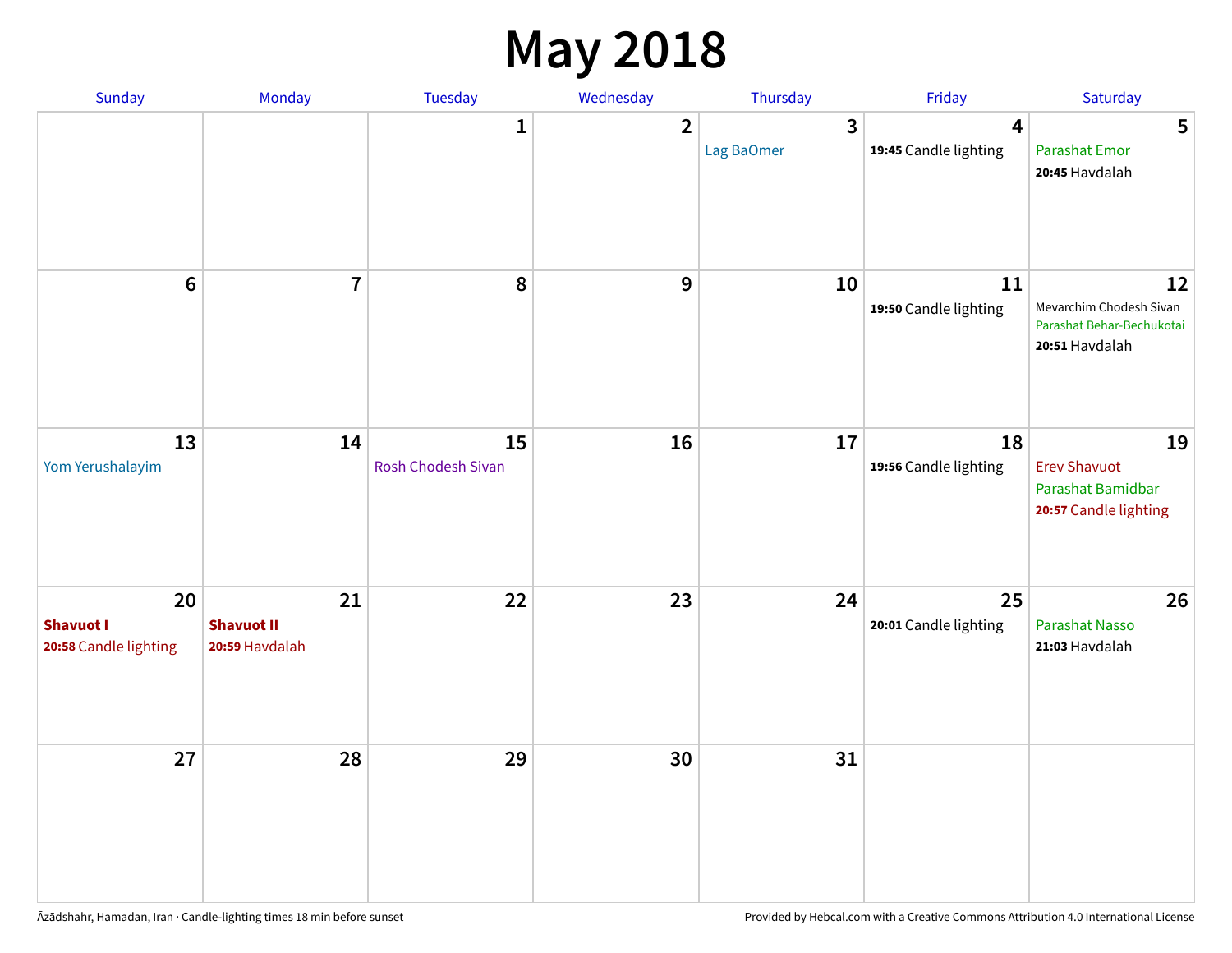#### **June 2018**

| Sunday                  | Monday | Tuesday | Wednesday                | Thursday                        | Friday                                | Saturday                                                           |
|-------------------------|--------|---------|--------------------------|---------------------------------|---------------------------------------|--------------------------------------------------------------------|
|                         |        |         |                          |                                 | $\mathbf{1}$<br>20:05 Candle lighting | $\overline{2}$<br>Parashat Beha'alotcha<br>21:08 Havdalah          |
| $\overline{\mathbf{3}}$ | 4      | 5       | $\bf 6$                  | $\overline{7}$                  | 8<br>20:09 Candle lighting            | 9<br>Mevarchim Chodesh Tamuz<br>Parashat Sh'lach<br>21:12 Havdalah |
| 10                      | $11\,$ | 12      | 13<br>Rosh Chodesh Tamuz | 14<br><b>Rosh Chodesh Tamuz</b> | 15<br>20:12 Candle lighting           | 16<br>Parashat Korach<br>21:15 Havdalah                            |
| 17                      | 18     | 19      | 20                       | 21                              | 22<br>20:14 Candle lighting           | 23<br><b>Parashat Chukat</b><br>21:17 Havdalah                     |
| 24                      | 25     | 26      | 27                       | 28                              | 29<br>20:15 Candle lighting           | 30<br>Parashat Balak<br>21:17 Havdalah                             |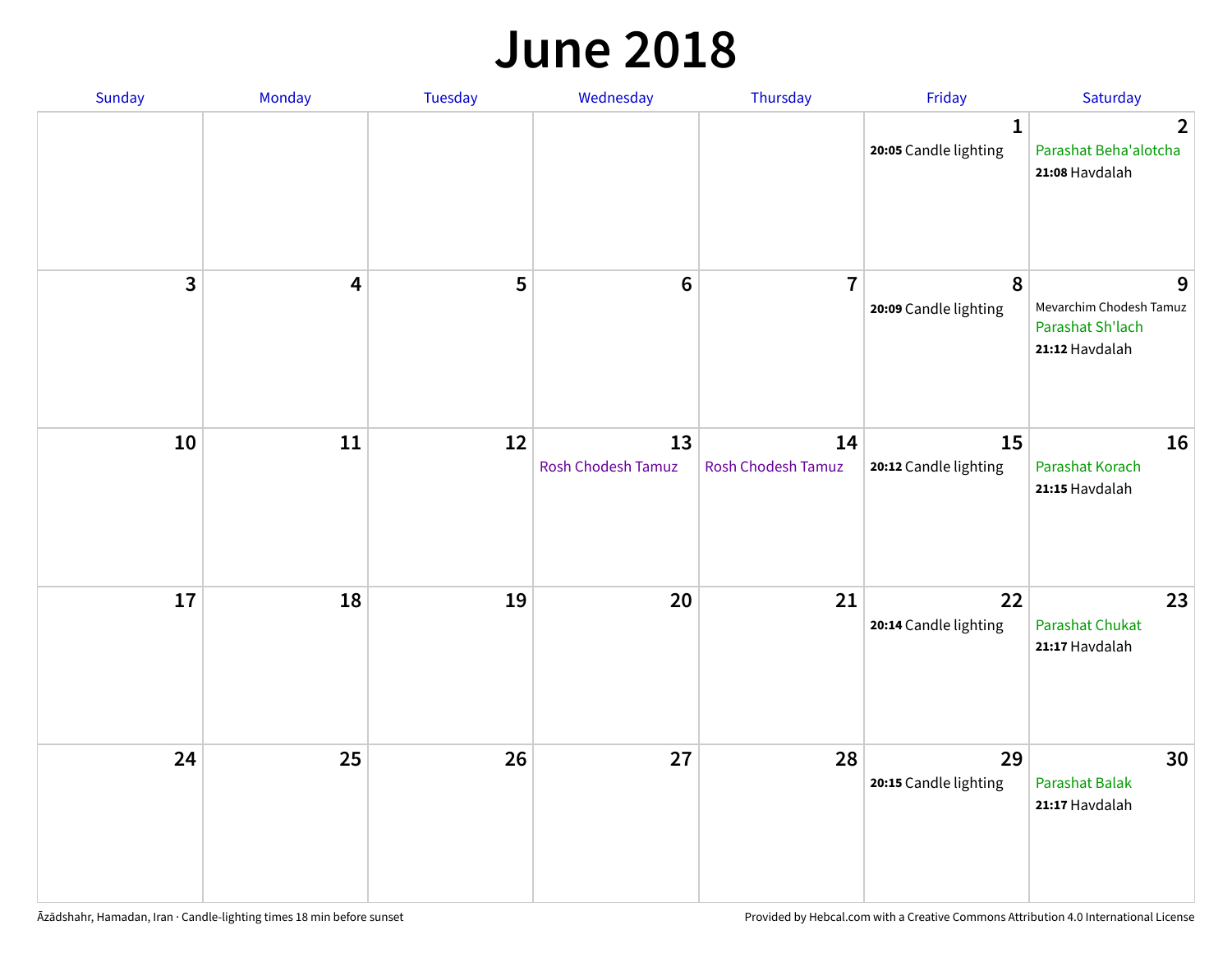# **July 2018**

| Sunday                                                          | Monday         | Tuesday      | Wednesday | Thursday | Friday                                         | Saturday                                                                                                   |
|-----------------------------------------------------------------|----------------|--------------|-----------|----------|------------------------------------------------|------------------------------------------------------------------------------------------------------------|
| 1<br>04:33 Fast begins<br><b>Tzom Tammuz</b><br>21:09 Fast ends | $\overline{2}$ | $\mathbf{3}$ | 4         | 5        | $6\phantom{1}6$<br>20:14 Candle lighting       | $\overline{7}$<br>Mevarchim Chodesh Av<br><b>Parashat Pinchas</b><br>21:16 Havdalah                        |
| 8                                                               | 9              | 10           | 11        | 12       | 13<br>Rosh Chodesh Av<br>20:12 Candle lighting | 14<br>Parashat Matot-Masei<br>21:13 Havdalah                                                               |
| 15                                                              | 16             | 17           | 18        | 19       | 20<br>20:09 Candle lighting                    | 21<br><b>Shabbat Chazon</b><br>20:27 Fast begins<br>Erev Tish'a B'Av<br>Parashat Devarim<br>21:09 Havdalah |
| 22<br>Tish'a B'Av (observed)<br>21:00 Fast ends                 | 23             | 24           | 25        | 26       | 27<br>Tu B'Av<br>20:04 Candle lighting         | 28<br><b>Shabbat Nachamu</b><br>Parashat Vaetchanan<br>21:04 Havdalah                                      |
| 29                                                              | 30             | 31           |           |          |                                                |                                                                                                            |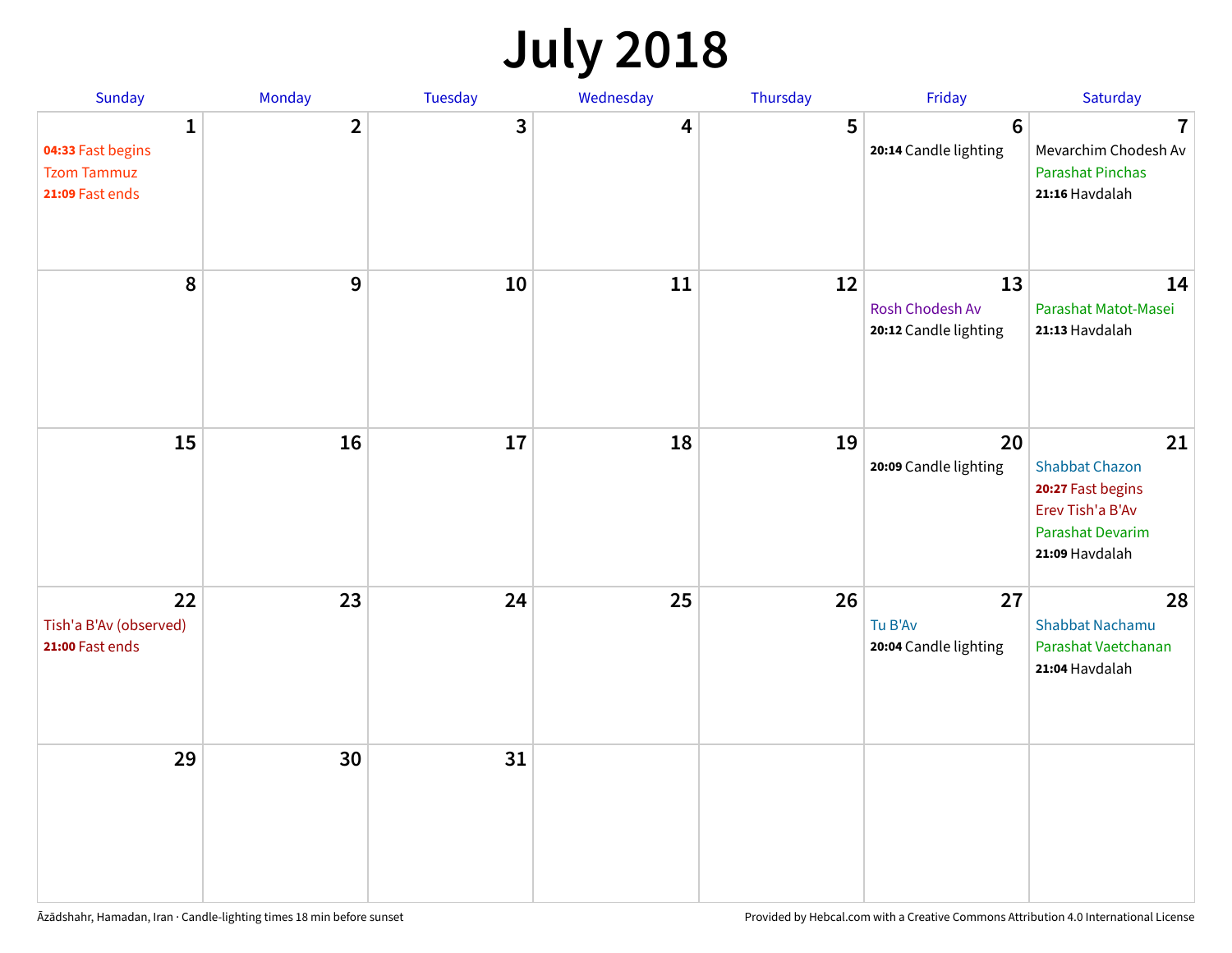# **August 2018**

| Sunday                                            | Monday          | Tuesday        | Wednesday | Thursday       | Friday                                | Saturday                                                               |
|---------------------------------------------------|-----------------|----------------|-----------|----------------|---------------------------------------|------------------------------------------------------------------------|
|                                                   |                 |                | 1         | $\overline{2}$ | $\mathbf{3}$<br>19:58 Candle lighting | 4<br>Mevarchim Chodesh Elul<br><b>Parashat Eikev</b><br>20:57 Havdalah |
| 5                                                 | $6\phantom{1}6$ | $\overline{7}$ | $\pmb{8}$ | $\mathbf{9}$   | 10<br>19:51 Candle lighting           | $11\,$<br><b>Rosh Chodesh Elul</b><br>Parashat Re'eh<br>20:49 Havdalah |
| 12<br>Rosh Hashana LaBehemot<br>Rosh Chodesh Elul | 13              | 14             | 15        | 16             | 17<br>19:43 Candle lighting           | 18<br><b>Parashat Shoftim</b><br>20:40 Havdalah                        |
| 19                                                | 20              | 21             | 22        | 23             | 24<br>19:35 Candle lighting           | 25<br>Parashat Ki Teitzei<br>20:31 Havdalah                            |
| 26                                                | 27              | 28             | 29        | 30             | 31<br>19:26 Candle lighting           |                                                                        |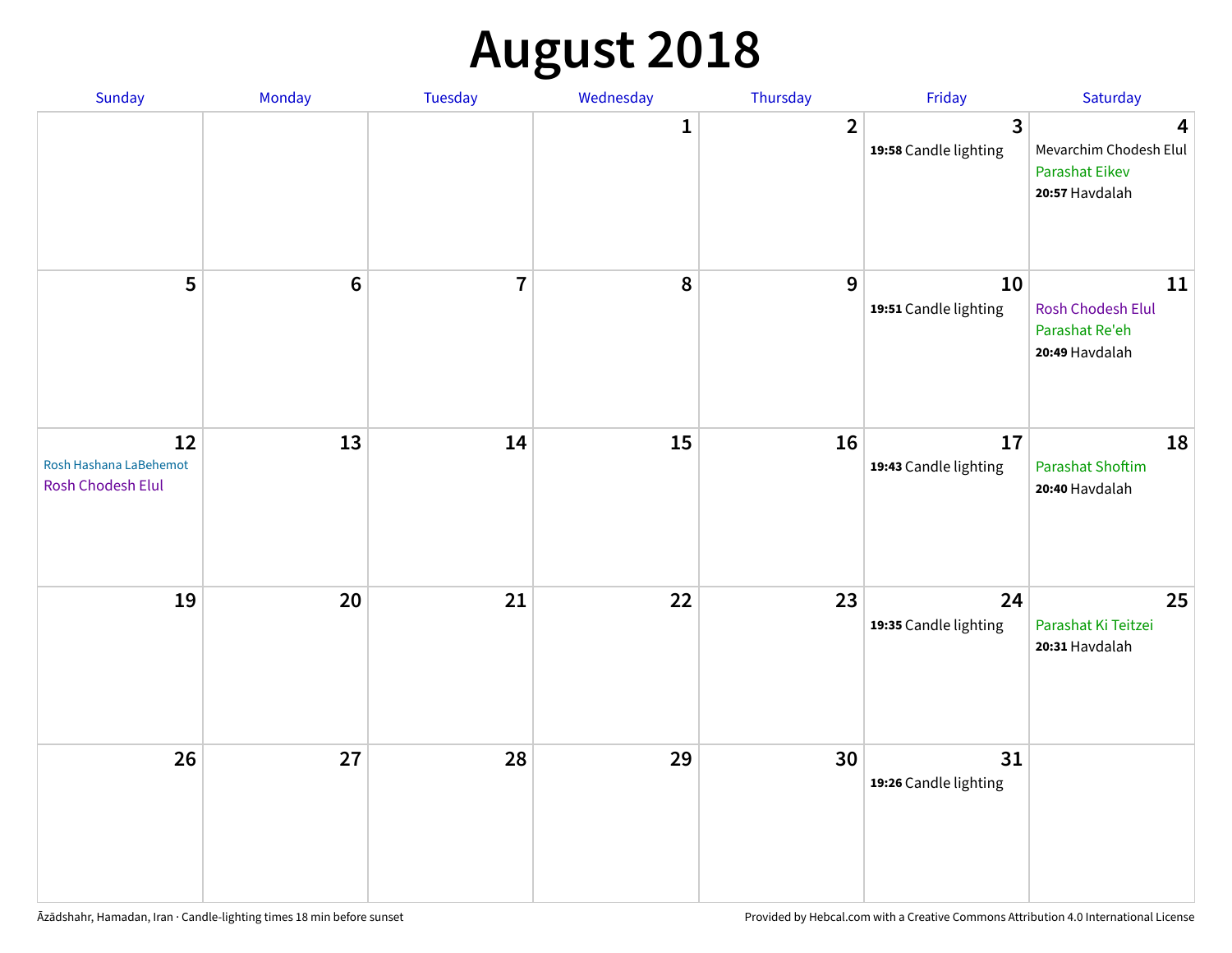# **September 2018**

| Sunday                                                   | Monday                                           | <b>Tuesday</b>                                        | Wednesday                                                          | Thursday               | Friday                                         | Saturday                                                           |
|----------------------------------------------------------|--------------------------------------------------|-------------------------------------------------------|--------------------------------------------------------------------|------------------------|------------------------------------------------|--------------------------------------------------------------------|
|                                                          |                                                  |                                                       |                                                                    |                        |                                                | 1<br>Leil Selichot<br>Parashat Ki Tavo<br>20:21 Havdalah           |
| $\overline{2}$                                           | 3                                                | $\overline{\mathbf{4}}$                               | 5                                                                  | $6\phantom{1}6$        | $\overline{7}$<br>19:16 Candle lighting        | 8<br>Parashat Nitzavim<br>20:11 Havdalah                           |
| 9<br>Erev Rosh Hashana<br>19:13 Candle lighting          | 10<br>Rosh Hashana 5779<br>20:08 Candle lighting | 11<br><b>Rosh Hashana II</b><br>20:06 Havdalah        | 12<br>05:40 Fast begins<br><b>Tzom Gedaliah</b><br>19:58 Fast ends | 13                     | 14<br>19:06 Candle lighting                    | 15<br><b>Shabbat Shuva</b><br>Parashat Vayeilech<br>20:01 Havdalah |
| 16                                                       | 17                                               | 18<br><b>Erev Yom Kippur</b><br>19:00 Candle lighting | 19<br><b>Yom Kippur</b><br>19:55 Havdalah                          | 20                     | 21<br>18:56 Candle lighting                    | 22<br>Parashat Ha'Azinu<br>18:50 Havdalah                          |
| 23<br><b>Erev Sukkot</b><br>17:53 Candle lighting        | 24<br><b>Sukkot I</b><br>18:47 Candle lighting   | 25<br><b>Sukkot II</b><br>18:46 Havdalah              | 26<br>Sukkot III (CH"M)                                            | 27<br>Sukkot IV (CH"M) | 28<br>Sukkot V (CH"M)<br>17:46 Candle lighting | 29<br>Sukkot VI (CH"M)<br>18:40 Havdalah                           |
| 30<br>Sukkot VII (Hoshana Raba)<br>17:43 Candle lighting |                                                  |                                                       |                                                                    |                        |                                                |                                                                    |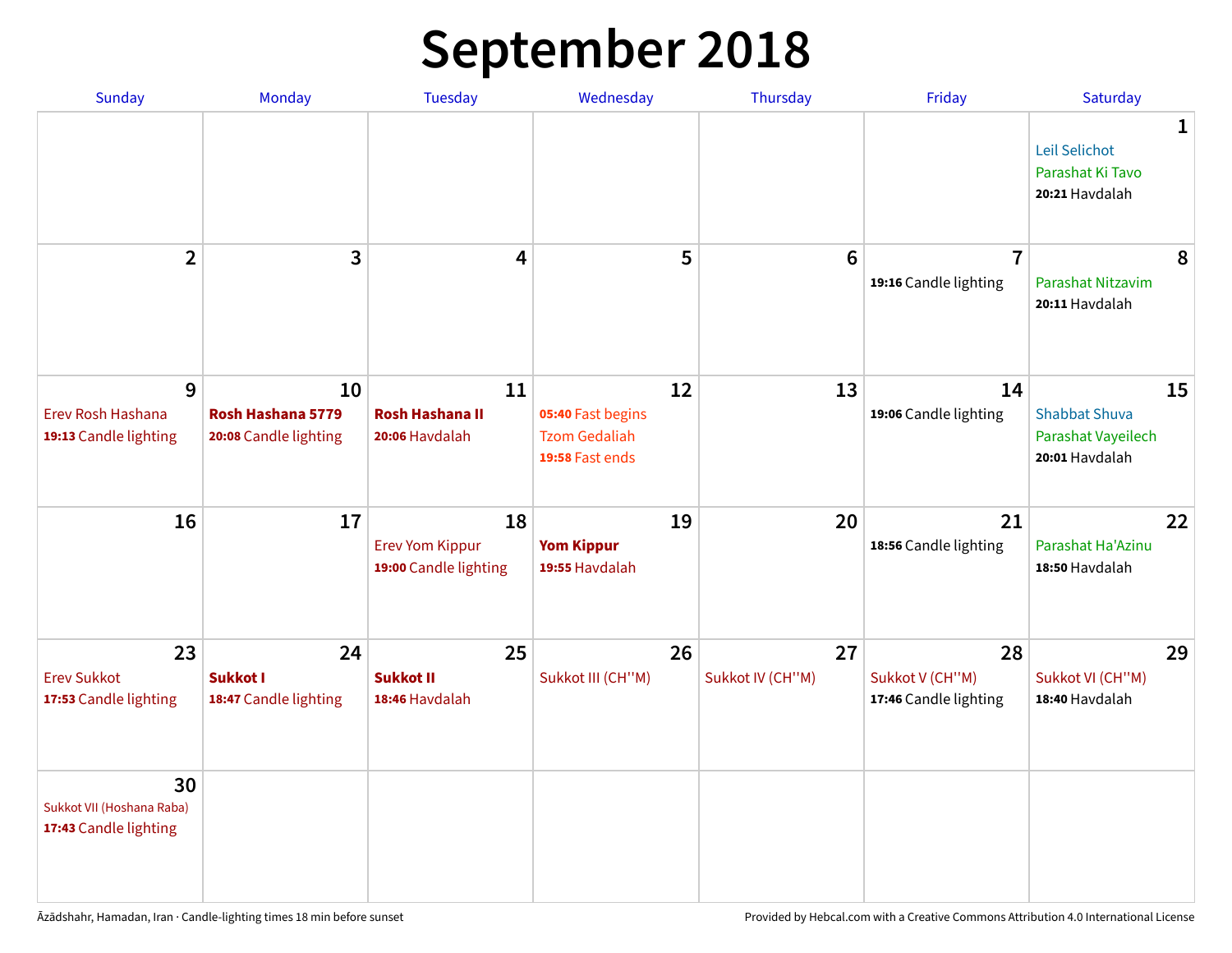### **October 2018**

| Sunday                  | Monday                                                         | <b>Tuesday</b>                                           | Wednesday                   | Thursday | Friday                      | Saturday                                                                      |
|-------------------------|----------------------------------------------------------------|----------------------------------------------------------|-----------------------------|----------|-----------------------------|-------------------------------------------------------------------------------|
|                         | $\mathbf{1}$<br><b>Shmini Atzeret</b><br>18:38 Candle lighting | $\overline{2}$<br><b>Simchat Torah</b><br>18:36 Havdalah | 3                           | 4        | 5<br>17:36 Candle lighting  | 6<br>Mevarchim Chodesh Cheshvan<br><b>Parashat Bereshit</b><br>18:31 Havdalah |
| $\overline{\mathbf{7}}$ | 8                                                              | 9<br>Rosh Chodesh Cheshvan                               | 10<br>Rosh Chodesh Cheshvan | 11       | 12<br>17:27 Candle lighting | 13<br><b>Parashat Noach</b><br>18:22 Havdalah                                 |
| 14                      | 15                                                             | 16<br>Yom HaAliyah School Observance                     | 17                          | 18       | 19<br>17:18 Candle lighting | 20<br>Parashat Lech-Lecha<br>18:13 Havdalah                                   |
| 21                      | 22                                                             | 23                                                       | 24                          | 25       | 26<br>17:10 Candle lighting | 27<br>Parashat Vayera<br>18:05 Havdalah                                       |
| 28                      | 29                                                             | 30                                                       | 31                          |          |                             |                                                                               |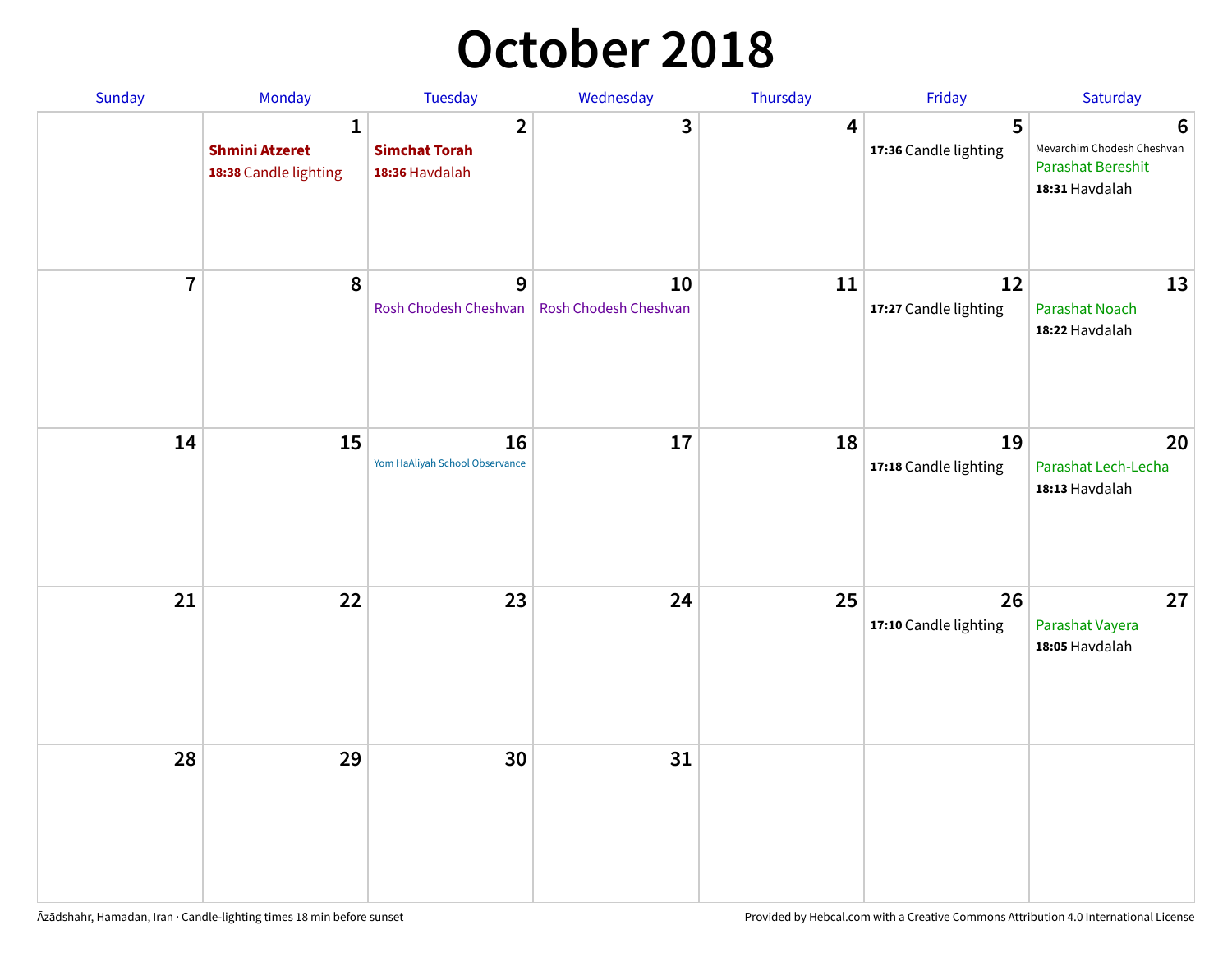#### **November 2018**

| Sunday                  | Monday | Tuesday         | Wednesday              | Thursday                 | Friday                                                   | Saturday                                                                |
|-------------------------|--------|-----------------|------------------------|--------------------------|----------------------------------------------------------|-------------------------------------------------------------------------|
|                         |        |                 |                        | $\mathbf{1}$             | $\overline{2}$<br>17:03 Candle lighting                  | 3<br>Mevarchim Chodesh Kislev<br>Parashat Chayei Sara<br>17:59 Havdalah |
| $\overline{\mathbf{4}}$ | 5      | $6\phantom{1}6$ | $\overline{7}$<br>Sigd | 8<br>Rosh Chodesh Kislev | 9<br><b>Rosh Chodesh Kislev</b><br>16:56 Candle lighting | 10<br><b>Parashat Toldot</b><br>17:53 Havdalah                          |
| ${\bf 11}$              | 12     | 13              | 14                     | 15                       | 16<br>16:52 Candle lighting                              | 17<br>Parashat Vayetzei<br>17:49 Havdalah                               |
| 18                      | 19     | 20              | 21                     | 22                       | 23<br>16:48 Candle lighting                              | 24<br>Parashat Vayishlach<br>17:47 Havdalah                             |
| 25                      | 26     | 27              | 28                     | 29                       | 30<br>16:46 Candle lighting                              |                                                                         |